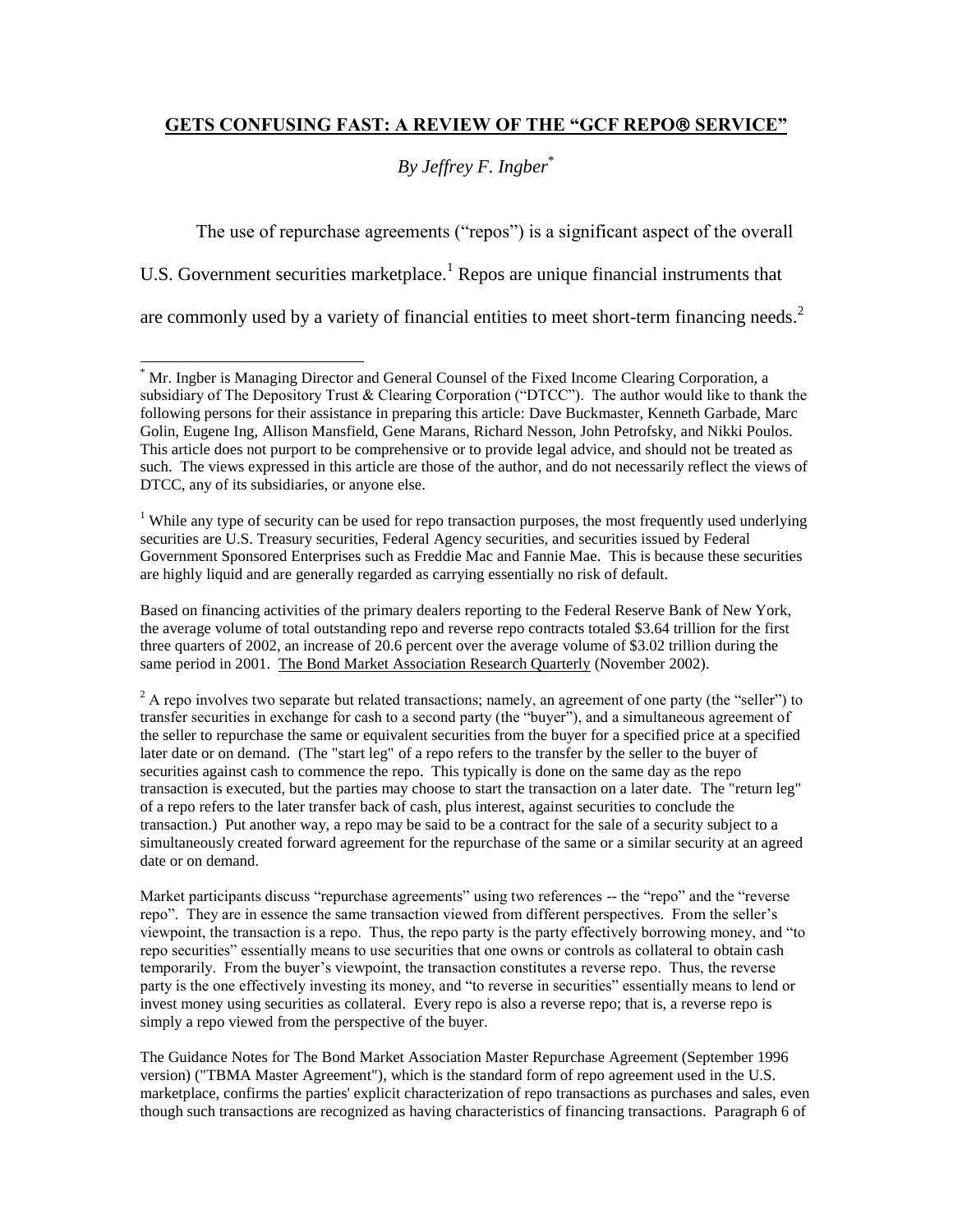Borrowing money by "repoing" out securities can be desirable for a number of reasons; for example, if repo money is cheaper than buying Fed funds<sup>3</sup>, or if a long-term borrower believes that the cost of borrowing money will rise. The repo desk at a dealer firm typically uses repos as a means of financing the firm's inventory and long trading positions in Government securities, because repos are regarded as offering a high degree of safety<sup>4</sup>, repo rates are relatively low (the overnight rate on Government securities collateral is normally below the overnight Fed funds rate), repo terms are flexible, and repos are administratively easy to process.

Conversely, repos also are used extensively for investment purposes. "Reversing in" securities offers institutions a means of investing variable amounts of money on a day-to-day or flexible term basis at favorable rates. The adjustability of the term of a repo makes it a useful financial management tool for institutions investing temporary cash balances.<sup>5</sup>

the TBMA Master Agreement, for example, states that although the parties intend that all transactions under the agreement be sales and purchases and not loans, in the event any such transactions are deemed to be loans, the seller shall be deemed to have granted to the buyer a security interest in all of the purchased securities and income thereon and other proceeds thereof. To simplify the discussion, this article refers to certain terms of a repo transaction as if it were a secured loan, even though it is understood, as in the TBMA Master Agreement, that the parties may intend that the transaction should be characterized as a purchase and sale. For example, this article occasionally describes the repo transaction as "borrowing money" rather than selling securities, refers to the underlying securities of a repo transaction as "collateral" rather than as purchased securities, and utilizes the term "interest" rather than pricing rate.

 $3$  "Fed funds" are immediately available funds at a Federal Reserve Bank. The Fed funds market is a source of liquidity (typically overnight) for banks.

<sup>&</sup>lt;sup>4</sup> The safety of a repo is a function of the confidence of the parties to the transaction that in the event of counterparty failure, the underlying collateral can be liquidated by the buyer, or the cash used by the seller to buy in equivalent securities, in a manner that makes the party economically whole, without significant risk of legal challenge and overturn.

<sup>5</sup> Moreover, reverse repos serve as a low-cost and flexible means of borrowing specific securities on a temporary basis. This typically occurs when a dealer needs to cover a short position. In effect, the availability of repos makes short selling more viable. The major suppliers of specific securities to dealers are banks (especially via their trust or custody departments).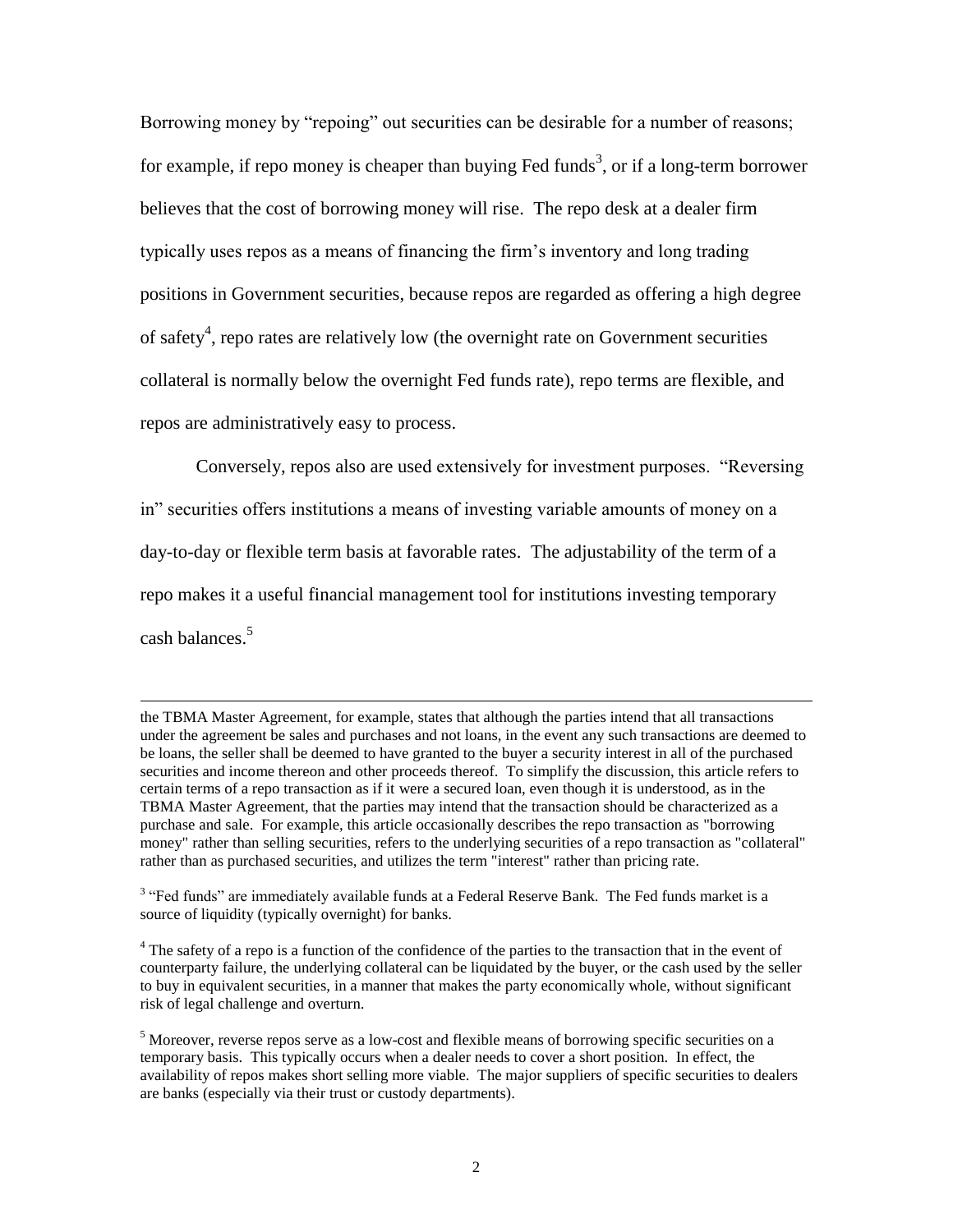Many large dealers engage in "matched book" trading in repos, simultaneously entering into repo and reverse repo positions as a form of arbitrage on rates. The dealer attempts to borrow funds at one rate and re-lend them at a higher rate to earn a spread.<sup>6</sup> Others use repos in arbitrage strategies as well.

A large portion of U.S. repo activity is cleared, netted, risk managed, and settled by the Government Securities Division of the Fixed Income Clearing Corporation ("FICC").<sup>7</sup> FICC compares, nets, guarantees and facilitates settlement of, and manages the risk arising from, all of the eligible transactions submitted to it by its members. $8\text{ }$  The clearance and settlement process provided by FICC is integral to the functioning of the U.S. Government securities marketplace.<sup>9</sup>

 $\overline{a}$  $<sup>6</sup>$  If a dealer repos out securities for the same maturity period that it reverses them in, it is running a "true"</sup> matched book. This is a relatively riskless form of matched book trading, with no interest rate risk. The dealer is profiting simply through the spread in interest rates between the two contracts. Dealers also mismatch asset and liability maturities in their books, as a play on the direction of interest rates.

 $<sup>7</sup>$  FICC, a securities clearing agency registered with and regulated by the SEC, is the central clearing</sup> organization for the U.S. Government securities and financing marketplaces. Its mission, broadly stated, is to bring operational, financial and risk management benefits to the clearance and settlement of Government securities and financing products, and to ensure orderly settlement, through the provision of automated trade comparison, netting, guaranteed settlement and risk management services. Virtually all of the major "street-side" U.S. Government market participants, mostly broker-dealers and banks, are members of FICC. FICC also processes the activity of more than 470 non-member "executing firms", which clear through its members.

FICC is a subsidiary of DTCC, which also owns The Depository Trust Company, the Emerging Markets Clearing Corporation, and the National Securities Clearing Corporation. The persons elected by the shareholders of DTCC to be directors of DTCC also are the directors of FICC.

In December 2002, the MBS Clearing Corporation was merged into the Government Securities Clearing Corporation ("GSCC"), with GSCC being renamed the Fixed Income Clearing Corporation. FICC has two divisions -- the Government Securities Division and the Mortgage-Backed Securities Division -- each with its own separate set of rules and procedures. In this article, "FICC" refers only to the Government Securities Division of FICC.

<sup>&</sup>lt;sup>8</sup> On average each business day during 2002, FICC processed \$1.7 trillion in Government securities activity, of which approximately \$608 billion was buy-sell activity, \$896 billion was non-GCF (or "delivery versus payment") repo activity, and \$184 billion was GCF Repo activity.

<sup>&</sup>lt;sup>9</sup> "Clearance and settlement of trades -- the process by which the ownership of securities is transferred finally and irrevocably from one investor to another, typically in exchange for a corresponding transfer of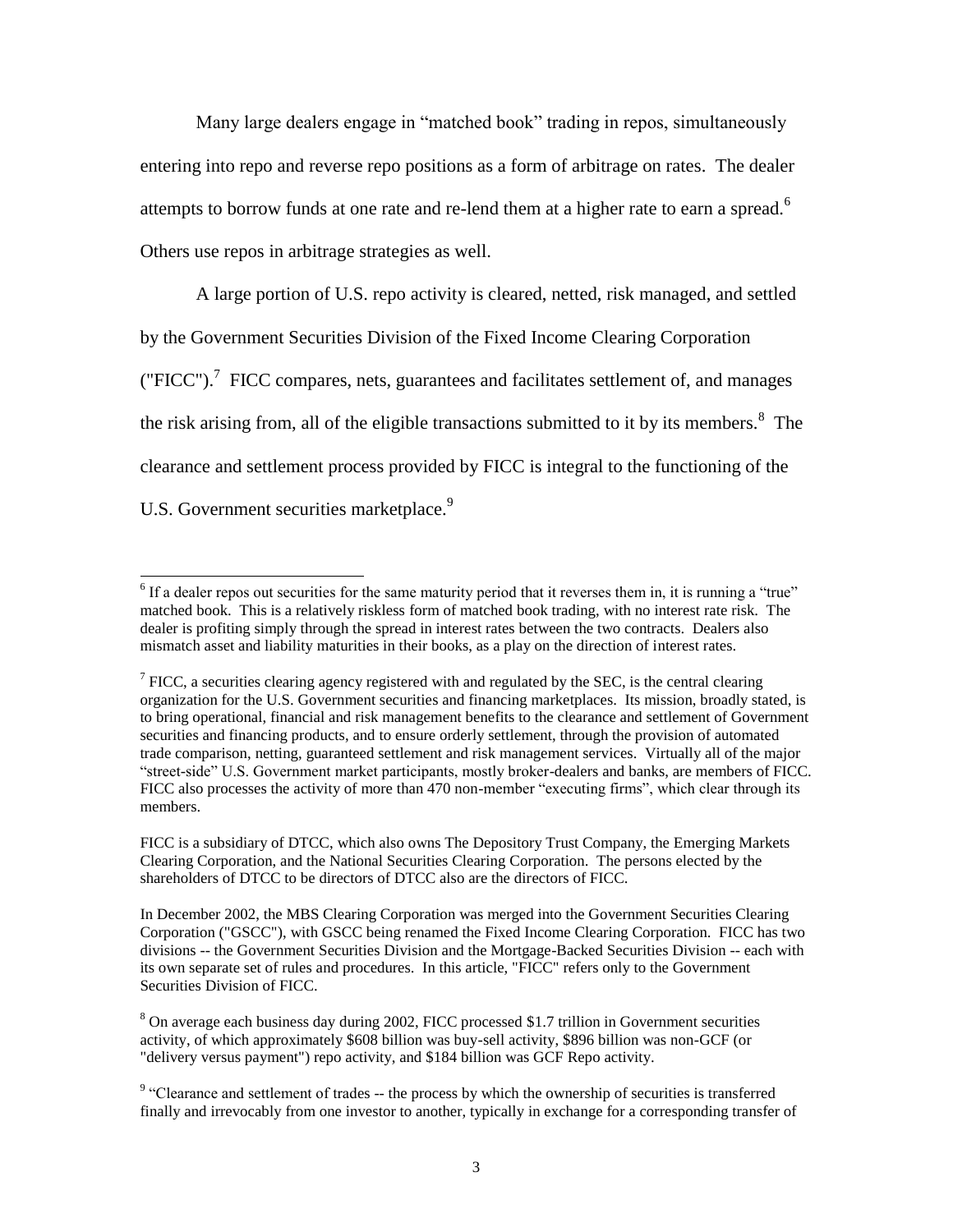In November 1995, FICC (then known as the "Government Securities Clearing Corporation") began providing netting and settlement services for repos.<sup>10</sup> Soon thereafter, Paul Scheufele, the Managing Director and head of U.S. Repo at Credit Suisse First Boston Corporation, approached Thomas Costa, then a Managing Director and now President and Chief Operating Officer of FICC, with the idea of applying FICC's netting and settlement processes to make the trading of general collateral repos, particularly matched-book trading, more liquid and efficient. In response, Mr. Costa began working with David Buckmaster, who had newly joined FICC after many years at Marine Midland Bank and HSBC Securities, and Mr. Scheufele<sup>11</sup> on the design of a new type of repo product that would eliminate the need for dealers to devote collateral notification and allocation resources to each general collateral repo that they entered into.<sup>12</sup>

In November 1998, after much assistance by FICC's settlement banks -- The Bank of New York ("BNY") and JP Morgan Chase Bank ("Chase") -- as well as TBMA and

l

<sup>11</sup> In 1998, Mr. Scheufele became Vice Chair of the Funding Division of The Bond Market Association ("TBMA") and helped make the implementation of the GCF Repo service a TBMA priority.

funds -- is central to all securities market activity and is thus a linchpin of any financial system." Group of 30, Global Clearing and Settlement: A Plan of Action (2002) ("G-30 Report").

 $10$  When FICC nets repo transactions, as it does for cash transactions, it interposes itself between the two submitting participants for transaction settlement purposes. For example, in the case of a repo return leg, FICC interposes itself between the participant that submitted the repo (the long participant for the return leg) and the participant that submitted the corresponding reverse (the short participant for the return leg). In doing so, FICC assumes contra party responsibility and guarantees settlement of all repos that enter its netting system. FICC's guarantee of settlement for netted repos includes: (a) return of repo collateral to the repo participant; (b) return of principal (repo start amount) to the reverse participant; and (c) payment of repo interest to the full term of the repo to the reverse participant.

 $12$  Running a matched book for general collateral repos can be operationally cumbersome, because of the need to work with operations staff to identify and allocate collateral to be used for each transaction entered into. "'If you didn't have the collateral at your fingertips, it disincentivized you to do the trade,' says a senior trader involved in developing the new [GCF Repo] structure." Asset International On-Line, Forefront 5, (Spring 1998).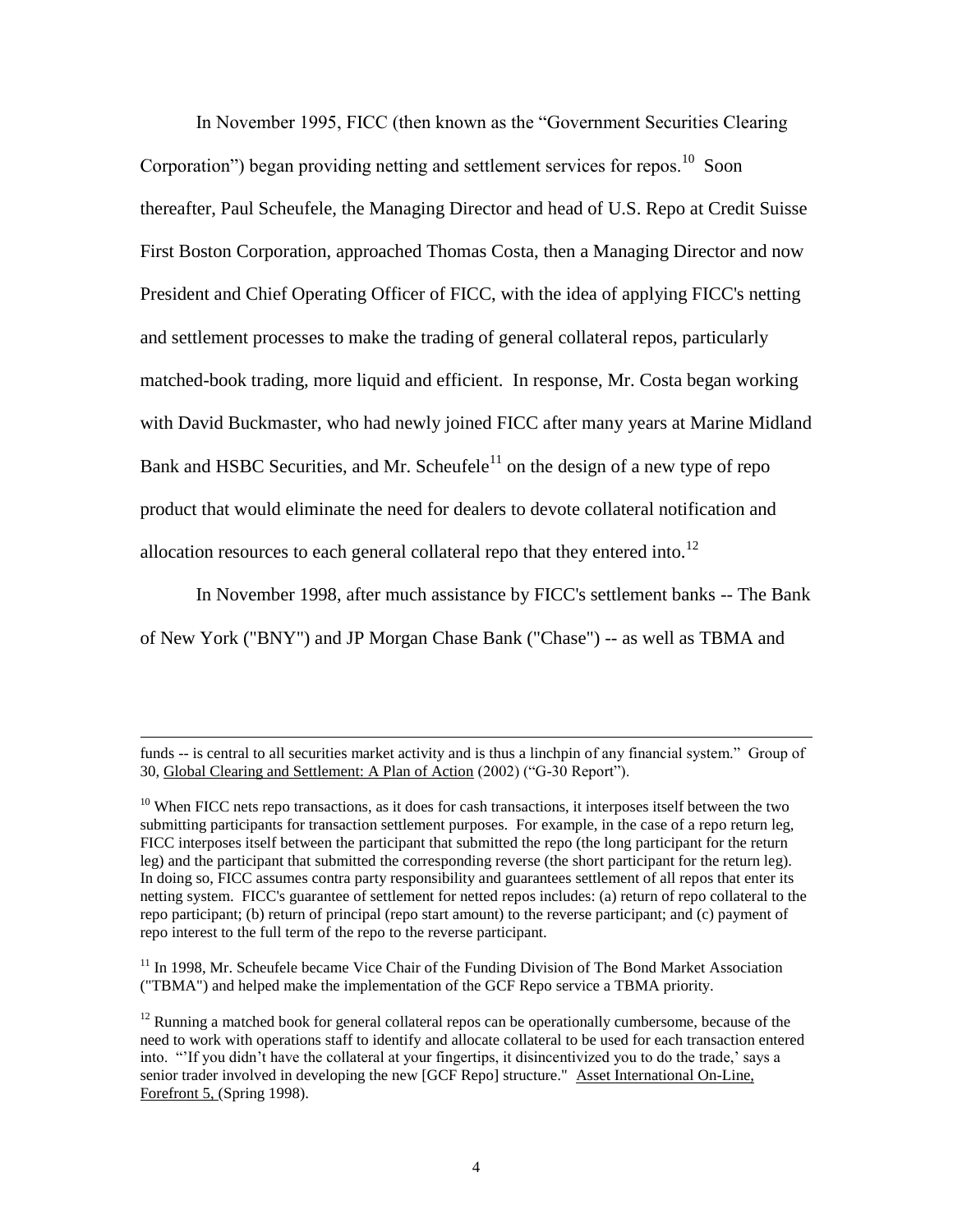the dealer community generally, and approval by the  $SEC^{13}$ , FICC revolutionized the financing marketplace by introducing a new trading product known as "General Collateral Financing Repo", or "GCF Repo", for Treasury securities collateral.<sup>14</sup> After a slow start during its first two years, the GCF Repo service has grown significantly in volume. This dramatic increase began in 2000, when Agencies and certain mortgagebacked securities ("MBS") were made eligible products. On average each day during 2002, FICC compared 415 GCF Repo transactions, worth \$184 billion,  $15$  and it had on its book a total of GCF term trades equal to \$589 billion. The GCF Repo service is now "a runaway success" and "an integral securities financing alternative for Wall Street dealers".<sup>16</sup> It has promoted the expansion of the general collateral repo market, has

<sup>&</sup>lt;sup>13</sup> See Self-Regulatory Organization; Government Securities Clearing Corporation, Securities Exchange Act Release Nos. 40057 (June 2, 1998 - notice of filing) and 40623 (Oct. 30, 1998 - approval order). In its approval order, the SEC stated its belief that "the use of the GCF Repo service should reduce exposure to counterparty default, increase payment netting, and apply advanced clearing and risk management practices to the market in general collateral repos".

<sup>&</sup>lt;sup>14</sup> FICC accepts trade data on GCF Repos that are designed to start either on the day of execution or on a date in the future; the latter type of repo is known as a "forward-starting" repo. After FICC filed in 1998 for approval to commence the GCF Repo service, the Chicago Board of Trade submitted a comment letter to the SEC stating that the GCF Repo service might be subject to the exclusive jurisdiction of the Commodity Futures Trading Commission ("CFTC") and that if any of the repos that would be cleared through the GCF Repo service are futures, then the CFTC has exclusive jurisdiction over the service even if the repos also are securities. The Chicago Mercantile Exchange submitted a similar comment letter, arguing that forward-starting GCF Repos are futures subject to the CFTC's jurisdiction, and urged the Commission to defer action on the filing until the CFTC had an opportunity to address this issue. FICC and TBMA responded to those letters, arguing that forward-starting repos are not futures but, rather, are the same as standard repos except that the obligations created by a forward-start repo begin on a day after the day that the transaction is executed. In addition, they stated that the forward starting repos are covered by the exemption from the Commodity Exchange Act known as the "Treasury Amendment". Moreover, they argued that the facilities of interdealer brokers should not be considered boards of trade because they are not formally organized exchanges. The CFTC initially stated to the SEC that it was analyzing the GCF Repo service and requested that the Commission defer final action on the proposed rule change until it had time to complete its review. Subsequently, after a meeting with FICC management, the CFTC's Division of Trading & Markets advised the Commission that it had completed its review of the GCF Repo service and had determined that it had no further comment on the service or GCF Repo transactions.

<sup>&</sup>lt;sup>15</sup> Of that amount, \$3.9 billion was in the "Treasuries under 10 Years" CUSIP, \$57.5 billion was in the "All Treasuries" CUSIP, \$46.7 was in the "All Agencies" CUSIP, and \$75.5 billion was in the "All MBS" CUSIP.

<sup>&</sup>lt;sup>16</sup> "More Money, More Woes for GCF Repos" Security Industry News (December 9, 2002).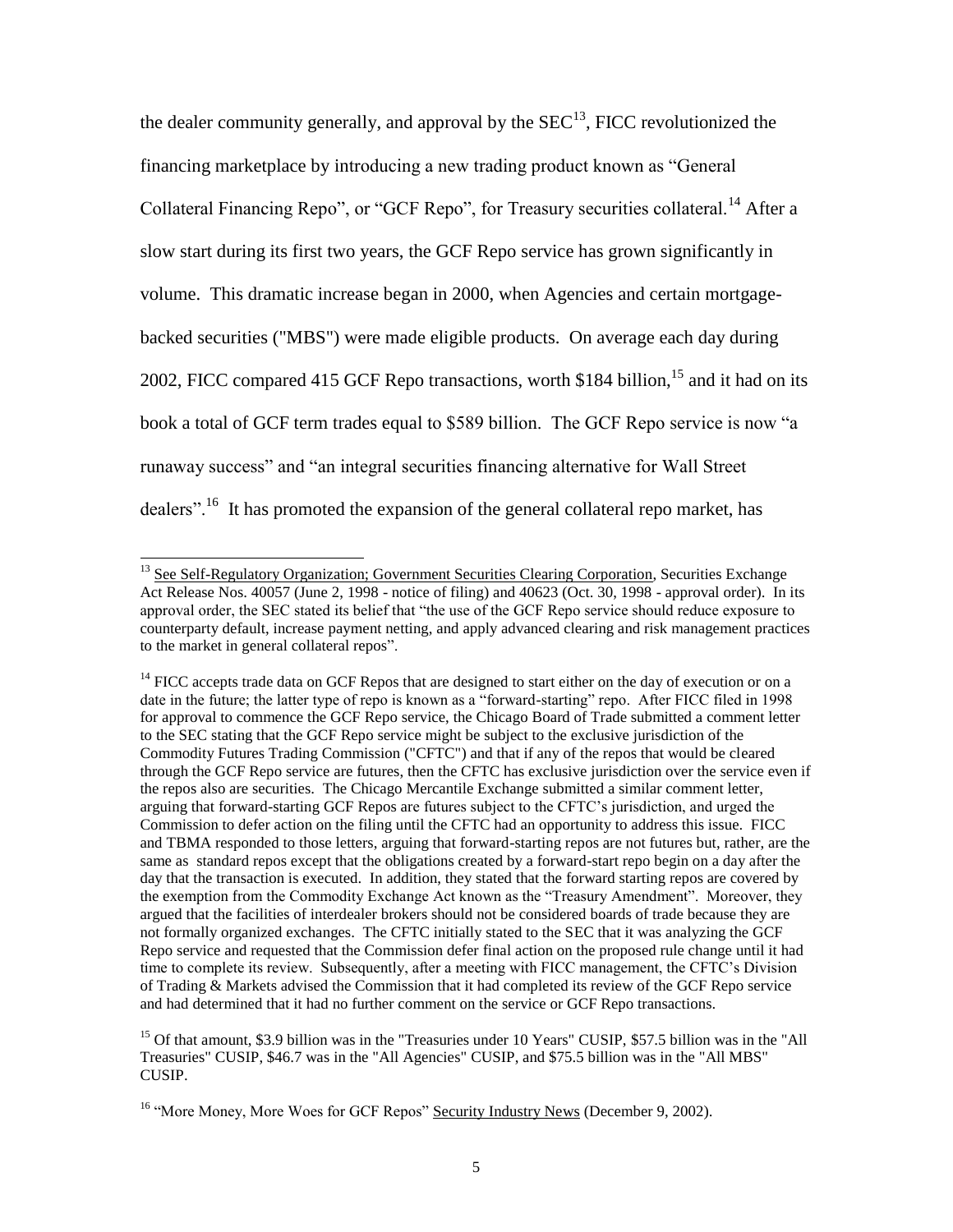become a valuable alternative to the tri-party repo market,  $17$  and represents an important new vehicle for dealers to buy or sell collateral and finance positions.

### **Overview**

 $\overline{\phantom{a}}$ 

The GCF Repo service enables FICC's non-inter-dealer-broker netting members ("dealers") to trade general collateral repos<sup>18</sup>, based on rate, term, and underlying product, throughout the day without requiring intraday, trade-for-trade settlement on a delivery versus payment ("DVP") basis. Dealers execute GCF Repos with FICC interdealer broker netting members ("brokers") on an anonymous, or "blind", basis.<sup>19</sup> The brokers are required to submit data on GCF Repos to FICC shortly after trade execution.<sup>20</sup> Brokers may submit GCF Repo transactions in amounts of up to \$2 billion,

 $17$  Repo securities may be delivered to the buyer ("deliver-out repos") or to a third-party custodian ("triparty repos"), or held by the seller for the benefit of the buyer ("hold-in-custody" or "HIC" repos"). A significant and growing segment of the repo marketplace is the tri-party repo market. In a tri-party repo, a third-party custodian, typically a bank, acts on behalf of the buyer and the seller and exercises independent control over the exchange of securities and funds between the two parties. After the repo is entered into, the custodian takes possession of the seller's collateral, and transfers cash to the seller. Similarly, it takes in the buyer's cash and confirms to it the receipt of the seller's collateral. The custodian performs these functions in reverse at the end of the transaction. Tri-party repos reduce administrative and operational costs, including the costs of delivering and returning collateral that are incurred in a deliver-out repo.

 $18$  The securities provided for a repo entered into to borrow money to finance a long position usually will be non-specific, general collateral, meaning that identification of collateral is at the option of seller. This is because the securities involved in the repo transaction are transferred to the buyer primarily to provide assurance that the seller will perform its obligation to pay the repurchase price on the settlement date. This is known as a "general collateral" repo, as opposed to a "special collateral" repo.

 $19$  Repos may be entered into directly between dealer parties; however, a large number of repo transactions entered into by dealers are arranged through repo brokers, in order to preserve counterparty anonymity. Until 1996, brokered repo transactions were entered into solely on a "giveup" basis, meaning that, after the broker matched the two dealers, it gave up their identities to each other and stepped out of the transaction, never becoming involved in the settlement of the transaction. In 1996, FICC made brokered repos eligible for its netting process. As a consequence, given the settlement guarantee and counterparty credit protections provided by FICC's netting process, this allowed for repos to be brokered on an anonymous or "blind" basis. Dealer members are required to designate to FICC, in writing, those brokers that are authorized to submit GCF Repo transactions on their behalf. See FICC Rule 6C (Locked-In Comparisons).

 $^{20}$  FICC accepts, and reports as a compared trade, data on GCF Repo transactions on a pre-matched, or "locked-in", basis, relying solely on data received from authorized brokers. See FICC Rule 6C (Locked-In Comparisons). This means that both the repo and reverse sides of a GCF Repo transaction are processed based upon broker input, without requiring the submission and matching of corresponding trade details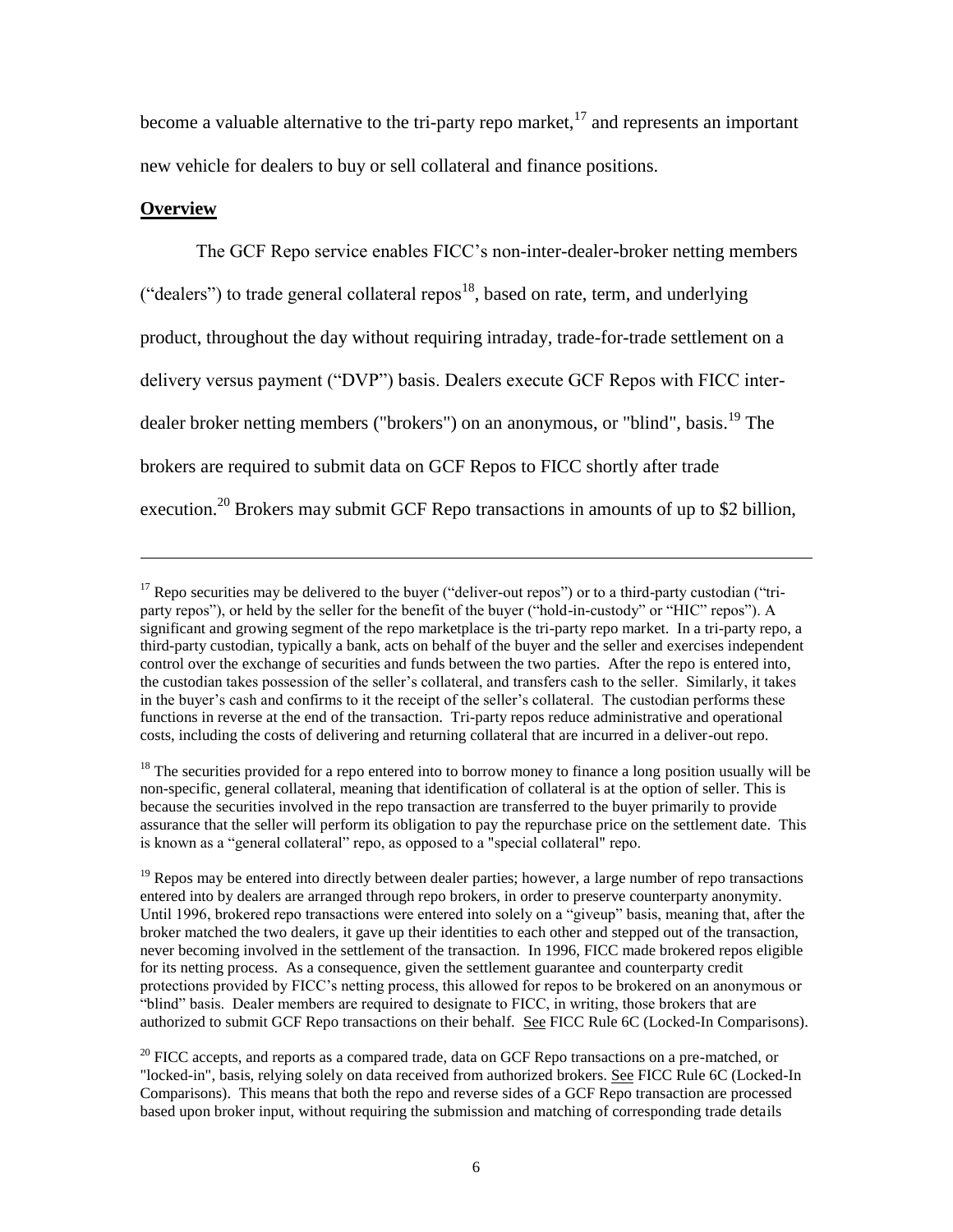compared to the current maximum of \$50 million for each non-GCF, or DVP, repo trade (although there is no limit on the number of trades that may be submitted). In addition, brokers have the ability to submit data for both the repo and the reverse sides of the trade using a single screen.

Standardized, generic CUSIP numbers established exclusively by FICC for GCF processing are used to specify the acceptable type of underlying eligible collateral.<sup>21</sup> Thus, the parties to a GCF Repo transaction need to agree on a "collateral basket", even though any securities that fit within that basket are then acceptable.

FICC provides a real-time, on-line information system for GCF Repos that is capable of displaying up-to-the-minute trade information and netting results throughout the day. Trades are submitted electronically through the FICC Shared Data Center Access Network, which allows members to upload output files, as well as view reports and access FICC application screens using a Web browser.<sup>22</sup> Upon receipt of data from brokers, FICC immediately reports transaction details to dealers. Dealer positions are automatically updated, and may be viewed on-line via GCF's dynamic display screens. The most recent trades and position information are displayed simultaneously. Position

from the dealer counterparties (although dealers do have a "DK" ability). By using input from a single, approved submission source (i.e., the brokers) to process GCF Repos, the intrinsic limitations and processing delays associated with two-sided comparison are avoided. This is especially important in order to effectively net each dealer's GCF Repo activity on a real-time basis, as opposed to the overnight process that is currently performed by FICC for buy/sell and non-GCF Repo activity.

 $21$  Initially, GCF Repo service participants were limited to trading in a single generic CUSIP, encompassing only Treasuries with ten years and under in remaining maturity. In September 1999, FICC added a second generic CUSIP, for all Treasuries. In the first quarter of 2000, FICC made non-mortgage-backed Agency securities (January 24), and Freddie Mac and Fannie Mae fixed rate MBS (March 20), eligible for processing within the GCF Repo service by adding a generic CUSIP for each.

 $^{22}$  The Access Network was developed by FICC and NSCC to provide their respective members with a single point of access to all services. This facility allows many alternative connection methods, and provides "TCP/IP" connectivity between a member and a clearing corporation service.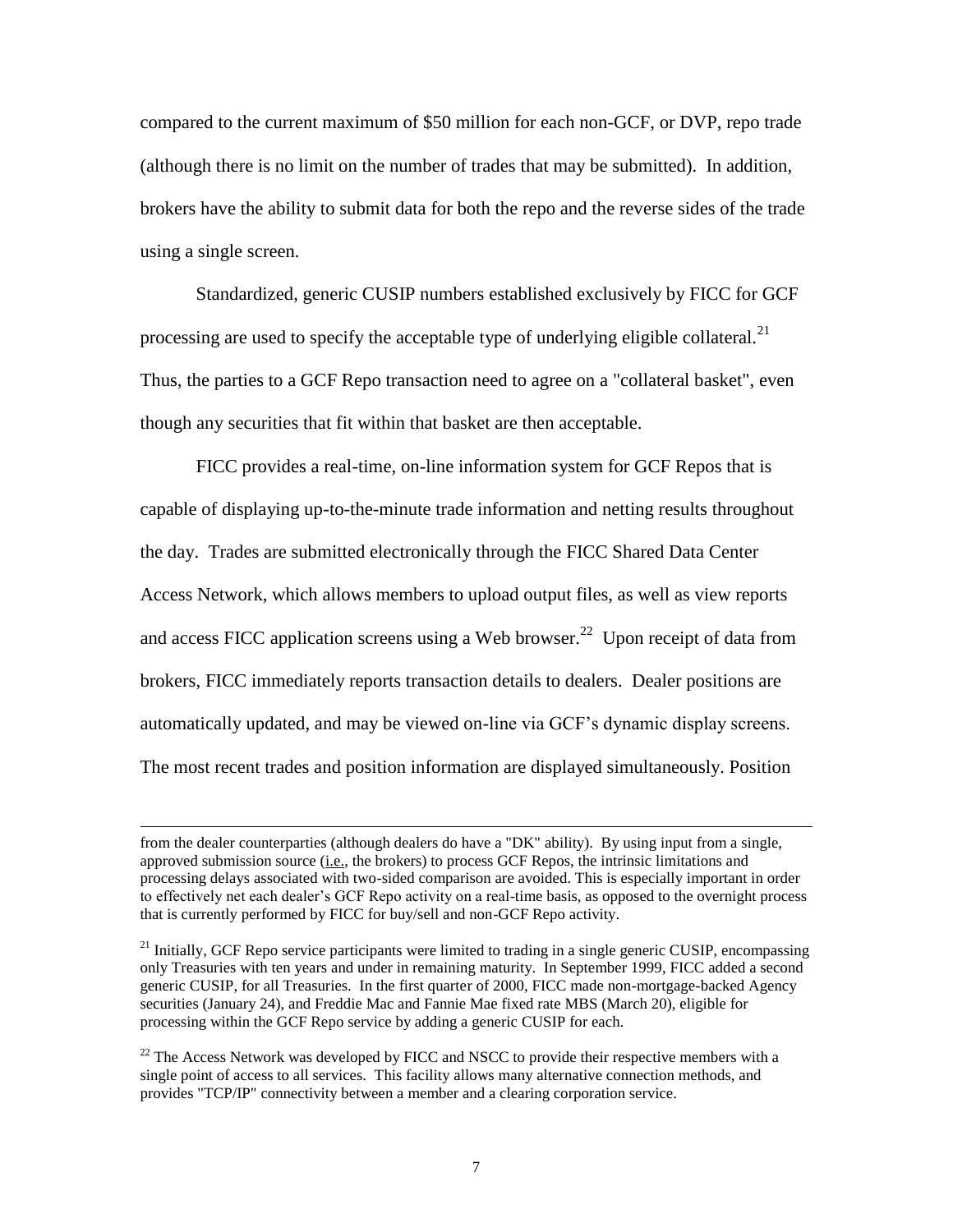information is available at both the individual generic CUSIP level and the cumulative, overall level.

Soon after a pre-determined trading cutoff, FICC conducts an afternoon net exclusively for GCF Repo activity, combining each dealer's carry over (including previous term and previously submitted forward-starting activity) and new GCF activity to establish a single net receive or deliver position in each generic CUSIP. For each such CUSIP, a dealer member is either a net securities borrower (i.e., money lender), a net securities lender (*i.e.*, money borrower), or nets flat. BNY and Chase provide the mechanism for allowing a chain of simultaneous collateral and cash movements to occur between FICC and its dealer members, and also allow those securities to be available for various purposes, including tri-party processing and bank loans.<sup>23</sup> All positions are reversed on the morning of the next business day prior to the opening of the securities Fedwire. Term repos thus are collateralized by cash intraday.

FICC becomes a counterparty for settlement purposes to each dealer party to a GCF Repo transaction<sup>24</sup>, and guarantees settlement of GCF Repos upon receipt of trade data.<sup>25</sup> In order to do so in a prudent manner, FICC uses the same risk management protections for the GCF Repo service that it has in place for its non-GCF activity,

 $\overline{a}$ 

 $23$  When the GCF Repo service was introduced in 1998, participants were limited to intra-bank trading; in other words, dealers could engage in GCF repo trading only with other dealers that used the same clearing bank. This allowed each bank to transfer collateral without the need to involve the other bank or use the Fedwire. In June 1999, FICC broadened the service to allow for the trading of GCF Repos on an inter-bank basis, meaning that a participating dealer could engage in GCF Repo trading with any other participating dealer, even if it used a different clearing bank. See Self Regulatory Organizations; Government Securities Clearing Corporation, Securities Exchange Act Release Nos. 41002 (Feb. 5, 1999 - notice of filing) and 41303 (April 16, 1999 - approval order).

 $24$  FICC is a "central counterparty" (or "CCP"), which may be defined as, "an entity that is the buyer to every seller and seller to every buyer of a specified set of contracts...CCPs legally interpose themselves as principal to each side of the transaction…" G-30 Report.

<sup>&</sup>lt;sup>25</sup> See FICC Rule 20 (Special Provisions for GCF Repo Transactions), Section 5 (Novation).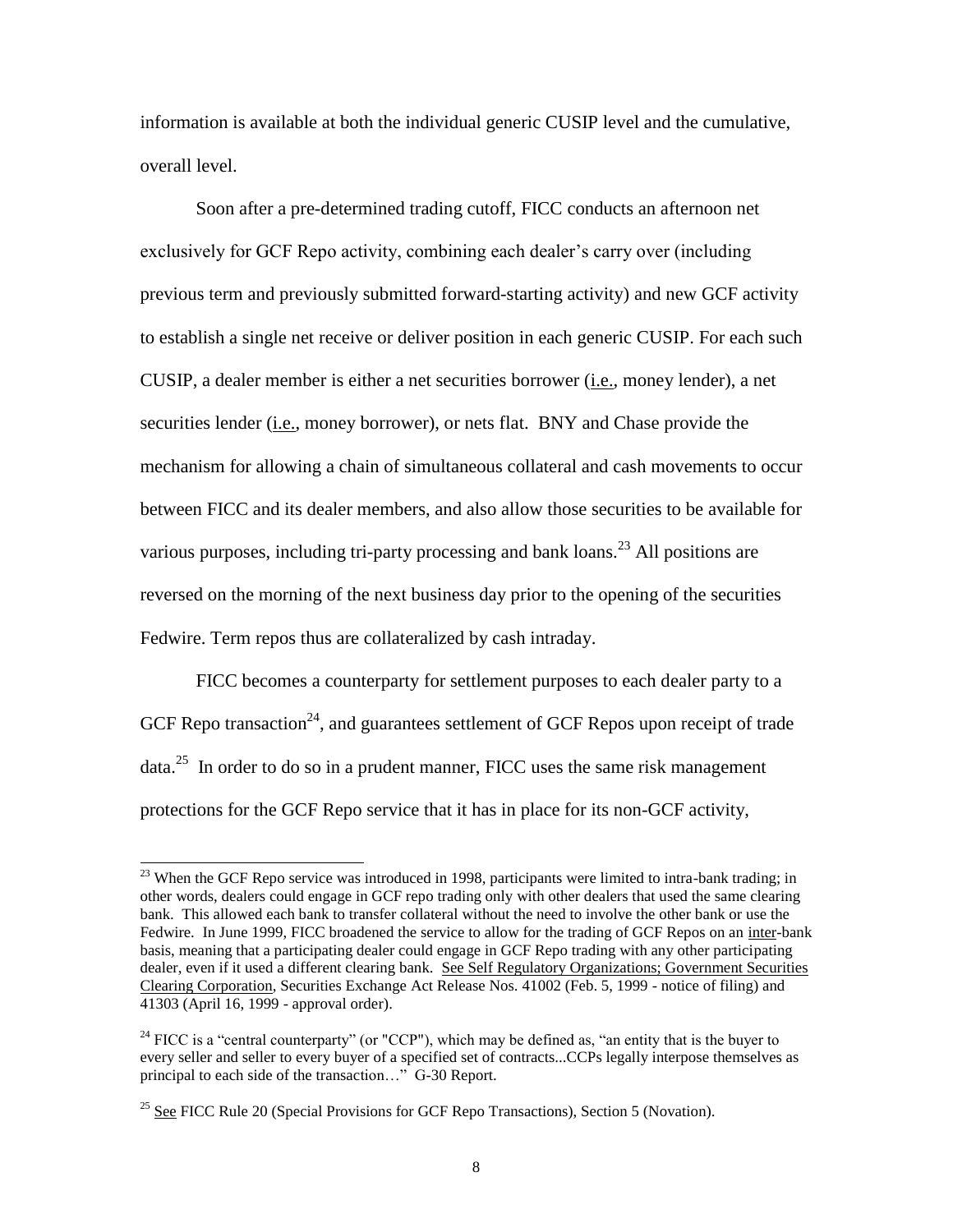including the collection of margin<sup>26</sup> and the receipt and pass-through of mark-to-market amounts.<sup>27</sup> In addition, the GCF Repo processing system facilitates intraday, real-time position monitoring by both FICC and the clearing banks. This means that FICC staff have the ability to monitor a dealer's GCF activity throughout the day, identify any unusual trends, and keep a close watch over large dealer positions. If a dealer takes on a position that is deemed too large given its financial status, historical processing volumes and/or its current Clearing Fund margin deposit, FICC could call for additional margin from the dealer.

#### **Benefits**

l

The GCF Repo service provides important benefits to participants in the U.S.

Government securities market, $28$  including the following:

• Additional Borrowing Resource: Dealers now have an additional borrowing source to the current options, which include bank loans and DVP repos. This has brought greater depth to the general collateral marketplace.<sup>29</sup>

 $26$  FICC collects Clearing Fund margin to guard against potential market exposure that could occur between the current date and the liquidation date of an insolvent participant's obligations. This is accomplished by calculating the impact of: 1) estimated daily changes in the value of the securities underlying each participant's transactions; 2) estimated daily fluctuations in repo rates for the participant's term repo activity; and 3) the participant's estimated funds settlement exposure. FICC's current margining process for each generic CUSIP assumes that it has received the least liquid security in the basket and thus requires each dealer to post the most conservative margin factor.

 $27$  FICC performs a daily interest rate mark-to-market for all term GCF Repo activity to bring transactions to their current replacement value. (Because GCF Repos are done using generic CUSIPs, the underlying collateral is not marked by FICC; however, clearing banks are responsible for ensuring that allocated collateral conforms to the terms of the contract, and that the collateral value is equal to at least 100% of the principal value of the repo.) The mark results in the daily collection and pass-through of accrued repo interest to date, plus or minus the repo rate differential. The rate differential equals the difference between the contractual repo rate for the remaining term and the FICC replacement cost repo rate.

<sup>&</sup>lt;sup>28</sup> See e.g., Statement of Treasury Assistant Secretary for Financial Markets Brian C. Roseboro at The Bond Market Association's Repo and Securities Lending Conference New York City, "The Resilience of the U.S. Financial Markets, and Keeping It That Way" (December 12, 2002).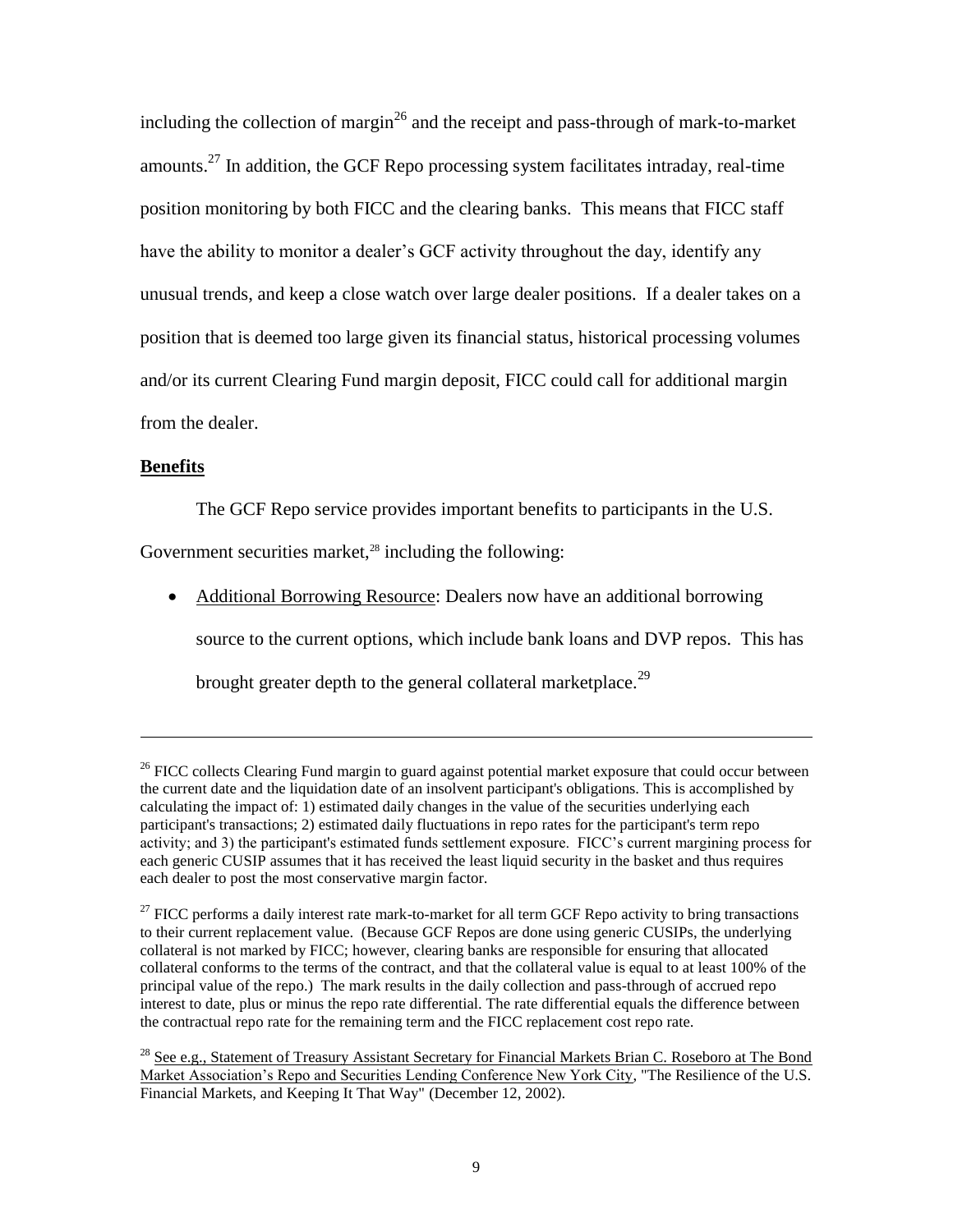- Increased Liquidity: The GCF Repo service has removed the trading constraints arising from the individual collateral arrangements of borrowing and lending dealers. Dealers also have a longer time period during the day to trade general collateral repos.<sup>30</sup> Moreover, the GCF Repo service, particularly with regard to MBS, has significantly increased the amount of tradable inventory.<sup>31</sup>
- Increased Efficiency/Lower Costs: Collateral allocation is more cost-efficient, because participants don't have to assign collateral for each specific trade. Further, the elimination of trade-by-trade DVP delivery requirements have lessened participants' operational costs. One additional significant advantage is that there is no need for substitutions on term trades, as GCF Repos are "recollateralized" each new business day.<sup>32</sup> Moreover, because of the daily reversal, or "unwind" of collateral allocations and funds movements, there is no risk of fails.<sup>33</sup>
- Safety: As discussed above, FICC's settlement guarantee and risk management protections provide maximum safety for the general collateral repo marketplace.

<sup>30</sup> Id.

l

 $31$  Id.

 $29$  "GCF trading has emerged as the fundamental way dealers with excess tri-party liquidity invest in the repo markets…GCF has also become a vital component of firm funding activities." Presentation by Jeffrey A. Bockian on General Collateral Financing at The Bond Market Association Fixed Income Securities Operations Conference (November 8, 2002) ("Bockian Presentation").

 $32$  Collateral substitution rights arise because the seller may wish to be able to take back certain securities previously provided as collateral and substitute others. It may need securities back for various reasons, such as because it has sold them to another party. The buyer may grant the seller this right of substitution, perhaps for a slightly higher repo rate.

<sup>&</sup>lt;sup>33</sup> For a discussion of the significance of settlement fails in the U.S. Government securities marketplace, see Michael Fleming and Kenneth Garbade, When the Back Office Moved to the Front Burner: Settlement Fails in the Treasury Market After 9/11 (FRBNY Economic Policy Review, November 2002) ("Fleming/Garbade article").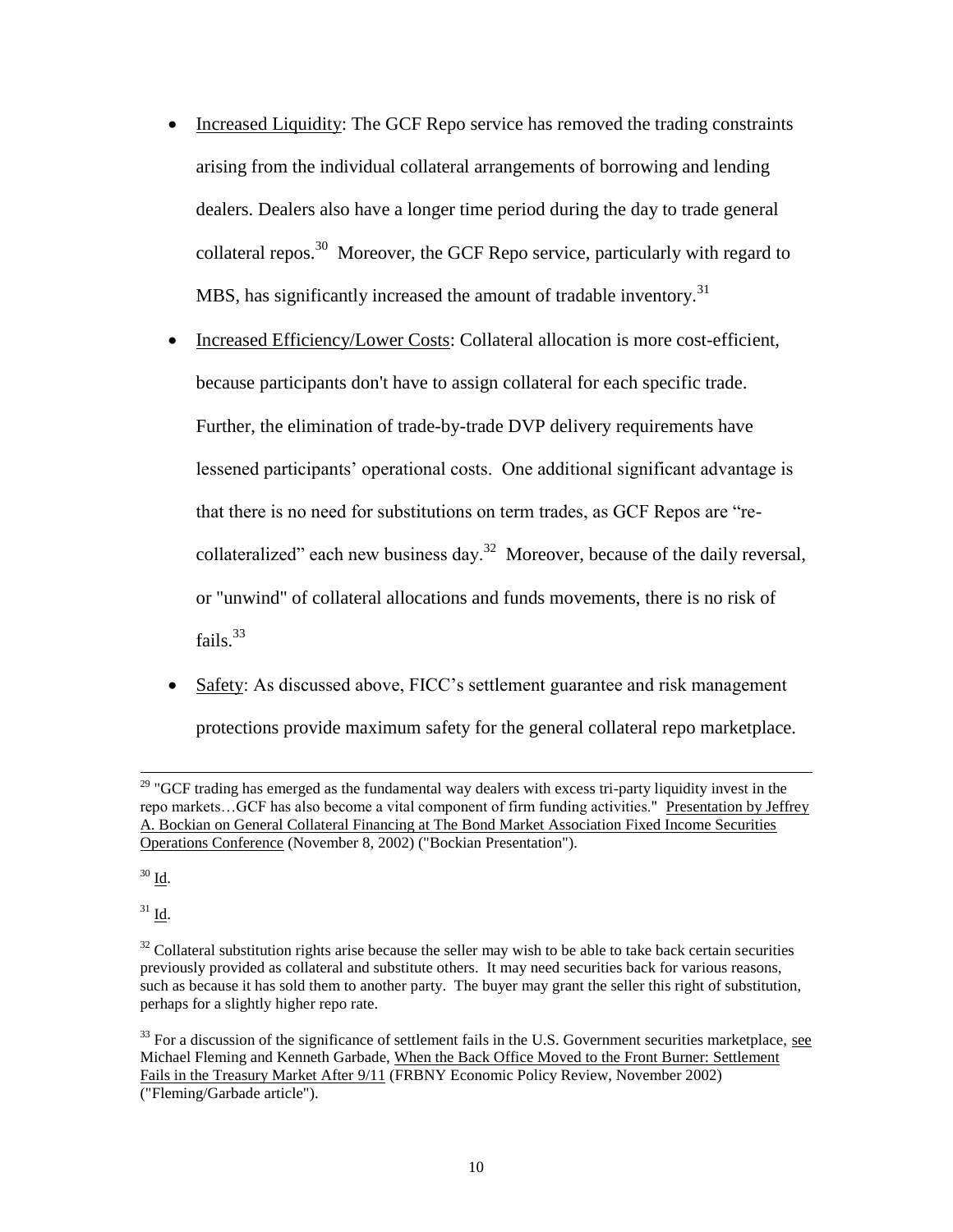GCF Repos, like DVP-settled repos, are guaranteed when compared, which should happen within minutes of the trade, thus eliminating intraday counterparty credit risk.

• Open Access: FICC's risk management protections and its settlement guarantee for the GCF Repo service, in conjunction with blind brokering, allow for expanded access to the general collateral market to encompass a wider range of financial entities. In other words, FICC's participation in this marketplace has the beneficial effect of "leveling the playing field."

• Balance Sheet Relief: FICC's netting and settlement procedures for repos facilitate the ability of members to maximize the availability, per the requirements set forth in FASB Interpretation No. 41 ("FIN 41"), of "balance sheet netting". The key factor in this regard is that FICC, through netting by novation, becomes the common counterparty for a member's repo transactions done with any other netting member.<sup>34</sup>

#### **Daily Timeframes**

 $\overline{\phantom{a}}$ 

To best understand the GCF Repo process, it is useful to review the actions taken during a typical business day.<sup>35</sup> GCF Repo trading begins around 7:00 a.m. (all times are in New York time), when FICC opens its system. Before 7:30 a.m., FICC begins to

<sup>&</sup>lt;sup>34</sup> See FICC Rule 20 (Special Provisions for GCF Repo Transactions), Section 5 (Novation). FICC has received an opinion from PricewaterhouseCoopers LLP ("PwC") stating that participants in GCF Repo transactions that have the same explicit settlement date qualify for netting under FIN 41, because FICC is considered the common counterparty, the FICC rules comprise a master netting agreement, the securities underlying the transactions exist in book-entry form, the transactions are settled on a net basis only, and the same clearing bank is being used by the participant for these transactions. Letter of June 17, 1999 from PwC to the Government Securities Clearing Corporation.

<sup>&</sup>lt;sup>35</sup> The timeframes discussed in this section are reflected in FICC's Schedule of GCF Timeframes, which is a part of the FICC Rules.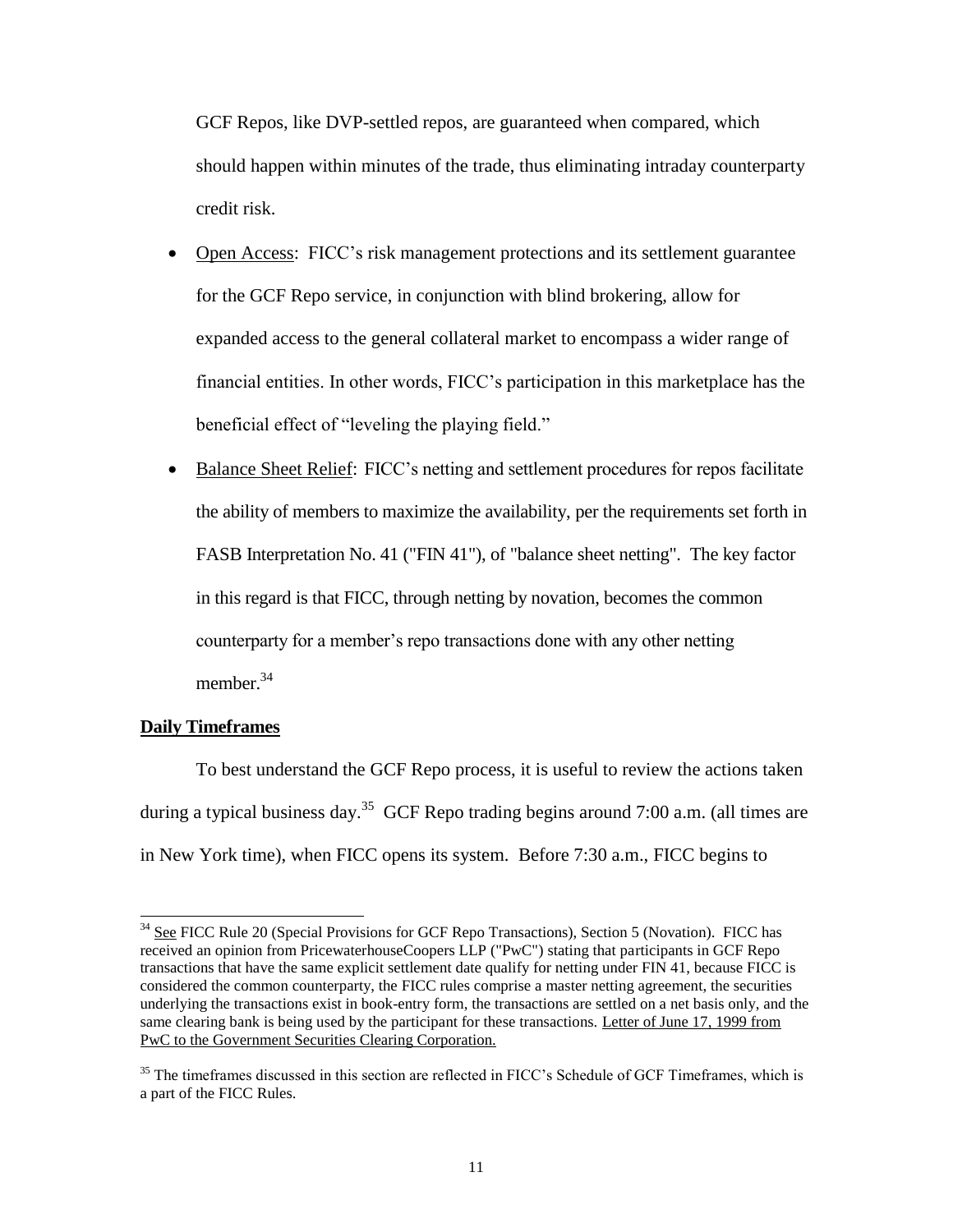accept from brokers data on GCF Repo transactions. Brokers are required to submit the trade details on a GCF Repo transaction that they are a party to within five minutes of execution of such transaction, via terminal. $36$  As noted above, upon receipt of trade data from the brokers, FICC immediately provides dealers with GCF Repo transaction details via a real-time, on-line display. The most recent trades are displayed in a window at the bottom of the screen, while up-to-the-minute position information is displayed at the top of the screen.

Dealers have an obligation throughout the day to promptly review GCF Repo trade data and either affirm or disaffirm each trade.<sup>37</sup> At 10:00 a.m., dealers must begin affirming or disaffirming GCF Repo transactions within one half hour of receipt of data on such transactions from FICC. (Thus, 10:30 a.m. is the deadline for dealer affirmation or disaffirmation of all GCF Repo transactions that they are a party to that are executed prior to 10 a.m.) For GCF Repo transactions executed after 1:00 p.m., dealers must affirm or disaffirm GCF Repo transactions within ten minutes of their receipt of data on such transactions from FICC.

Affirming a transaction indicates that the dealer recognizes the trade and agrees to its terms. If a dealer disaffirms a trade, its GCF Repo net position is automatically adjusted, and a notification will be sent to the broker for prompt resolution. Any trade which has not been affirmed or disaffirmed by the close of business automatically is deemed affirmed by the system.<sup>38</sup>

<sup>&</sup>lt;sup>36</sup> FICC Schedule of GCF Timeframes.

<sup>&</sup>lt;sup>37</sup> FICC Rule 6C (Locked-In Comparison), Section 13 (Affirmation, Cancellation, and Modification Requirements for Data on GCF Repo Transactions).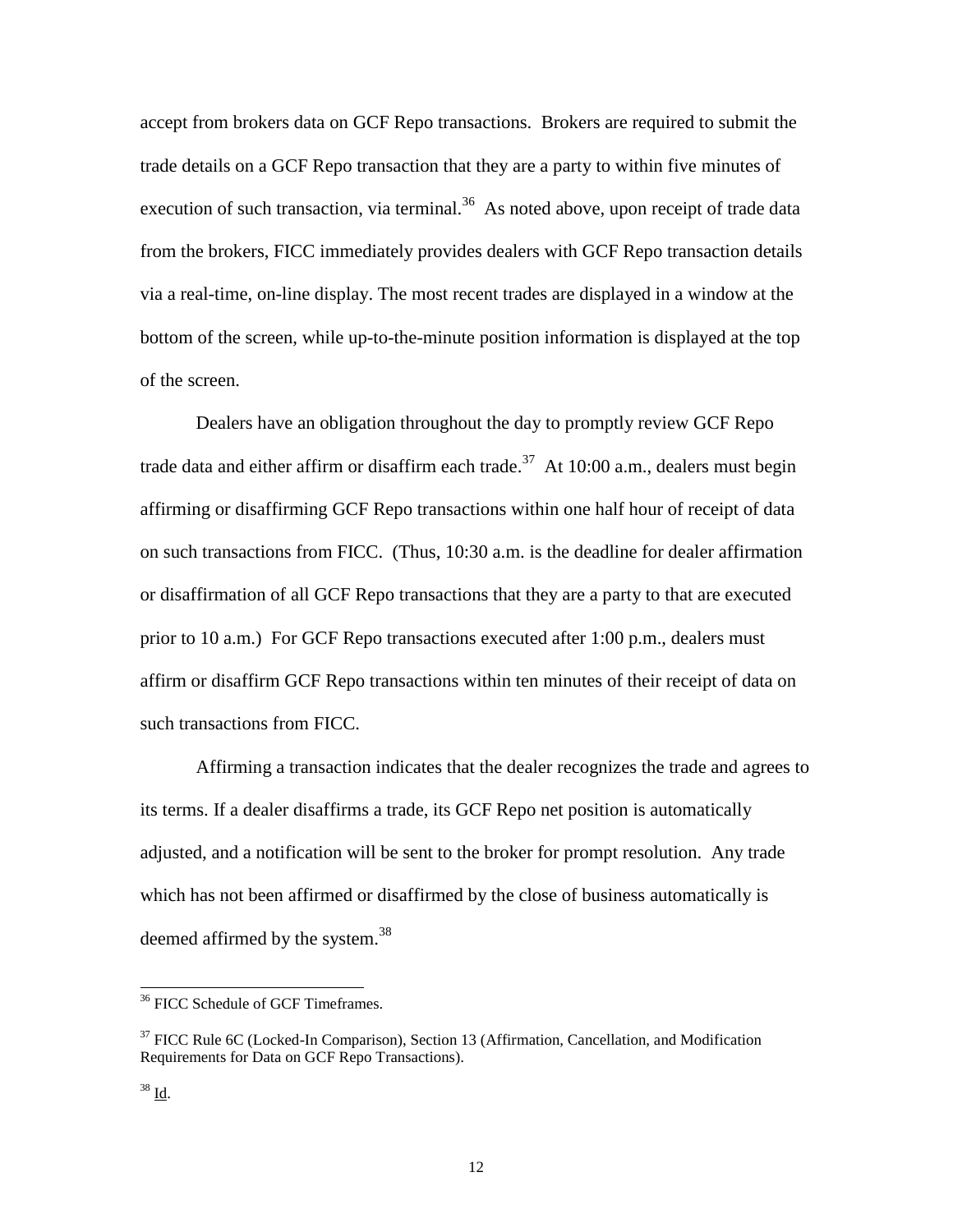The trade data submission cutoff is 3:35 p.m., which is after the close of the securities Fedwire. Dealers have until 3:45 p.m. to act to affirm or disaffirm trade data submitted against them by a broker; as noted above, if they have not acted, the trades automatically are deemed to be affirmed. At 3:45 p.m., FICC conducts its net of GCF Repo activity to establish a single net receive or deliver position in each generic CUSIP in which a member has activity, and begins to notify the banks and dealers of final positions, and collateral allocations begin. Dealer allocations of collateral to satisfy obligations are to be made by 4:30 p.m., with 7:00 p.m. being the final cutoff for this.<sup>39</sup>

At 7:30 a.m. on the following business day, the previous day's collateral allocations and funds movement are reversed.

#### **"Tri-Party-Like" Settlement Mechanism**

 $\overline{\phantom{a}}$ 

Because the net GCF Repo settlement obligations are established after the close of the securities Fedwire, FICC, together with BNY and Chase, have established a unique "triparty-like" settlement mechanism to permit an after-Fedwire-hours "movement" of cash and securities between the two banks.

At the end of each business day, one of the two banks will, in the aggregate, represent members that are in a money borrowing or collateral allocating position (the "collateral allocating bank"), and the other bank will, in the aggregate, represent members that are in a money lending or collateral receiving position (the "collateral receiving bank"). The essence of the settlement arrangement is that the two banks agree to allow securities to be held under a sub-custodial relationship (with the sub-custodian

<sup>&</sup>lt;sup>39</sup> FICC Rule 20 (Special Provisions for GCF Repo Transactions), Section 3 (Collateral Allocation) provides that, if a netting member does not satisfy a collateral allocation obligation by the final cutoff, it is deemed to have failed on such position, the consequence of which is that the member is not entitled to receive the funds borrowed, but still owes interest on such funds amount.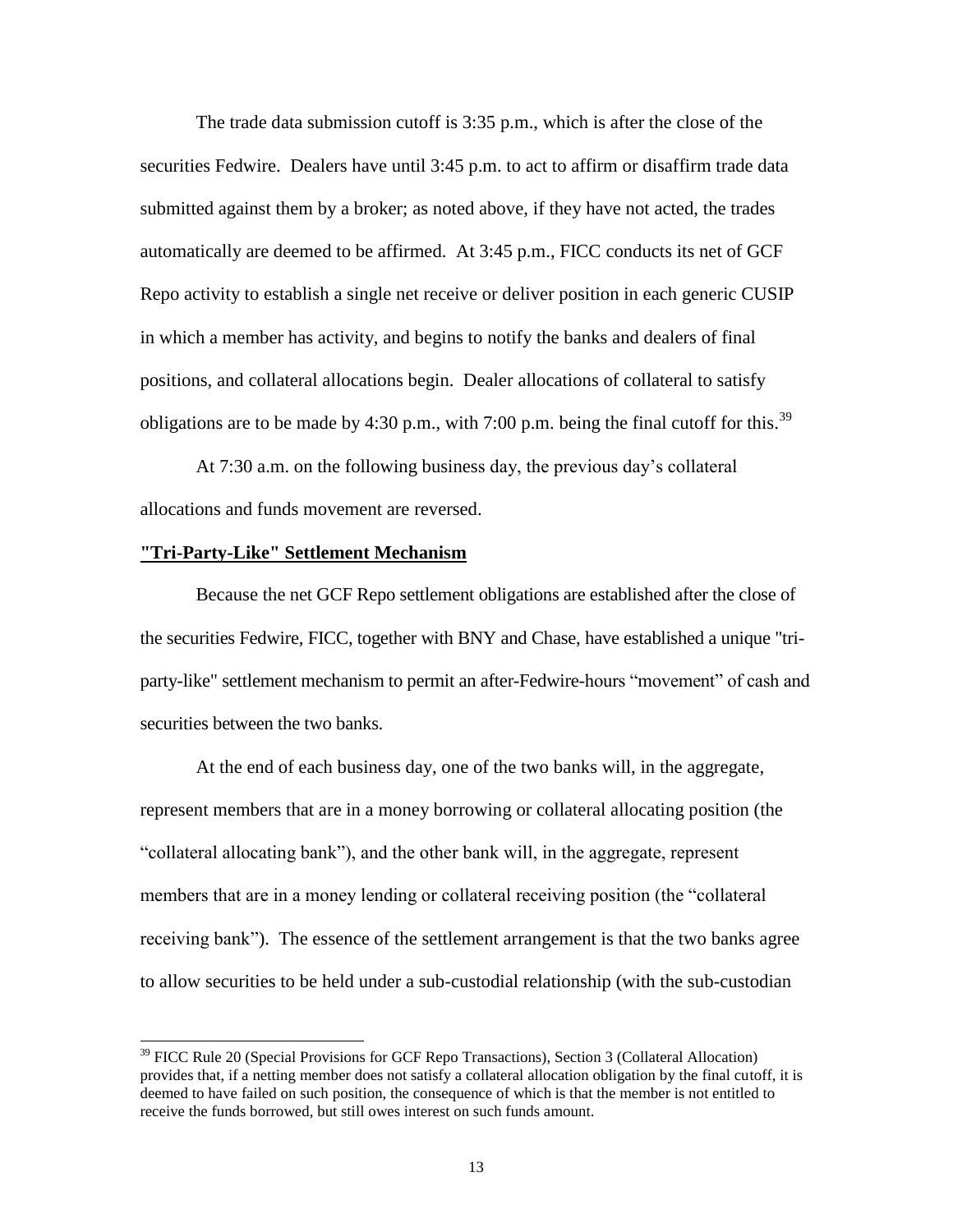being FICC) in lieu of directly receiving the securities by Fedwire transfer. The operation of this mechanism is briefly described below:

(1) A single funds borrower or lender requirement is established for each dealer in each generic CUSIP. Corresponding receive and deliver obligations are generated for the associated collateral movements.

(2) Funds borrowers allocate acceptable collateral, in satisfaction of their GCF Repo obligations, and deliver those securities versus payment to a FICC account within their clearing bank. $40$ 

(3) FICC informs the collateral allocating bank to move the collateral by bookentry into a special FICC account. FICC marks its own books and records to indicate that it holds the securities for the other clearing bank.

(4) The collateral allocating bank identifies the securities (including the generic CUSIP involved, the dollar amount, the CUSIPs, par value, market price, and market value) in a file and transmits that file to the collateral receiving bank.

(5) The collateral receiving bank verifies the pricing of the collateral, makes a funds transfer to the other bank via the cash Fedwire, and transfers the collateral to appropriate participants.

(6) The following morning, prior to the opening of the securities wire, all securities and funds movements related to GCF Repo transactions are reversed. The collateral allocating bank is required to return the funds it received from the other bank,

 $\overline{a}$ 

 $^{40}$ A netting member that has, on a particular business day, a collateral allocation obligation, may satisfy such obligation by posting with FICC: (i) comparable securities, (ii) U.S. Treasury bills, notes, or bonds, and/or (iii) cash. Id. "Comparable securities" means any other securities that are represented by the same generic CUSIP. FICC Rule 1 (Definitions).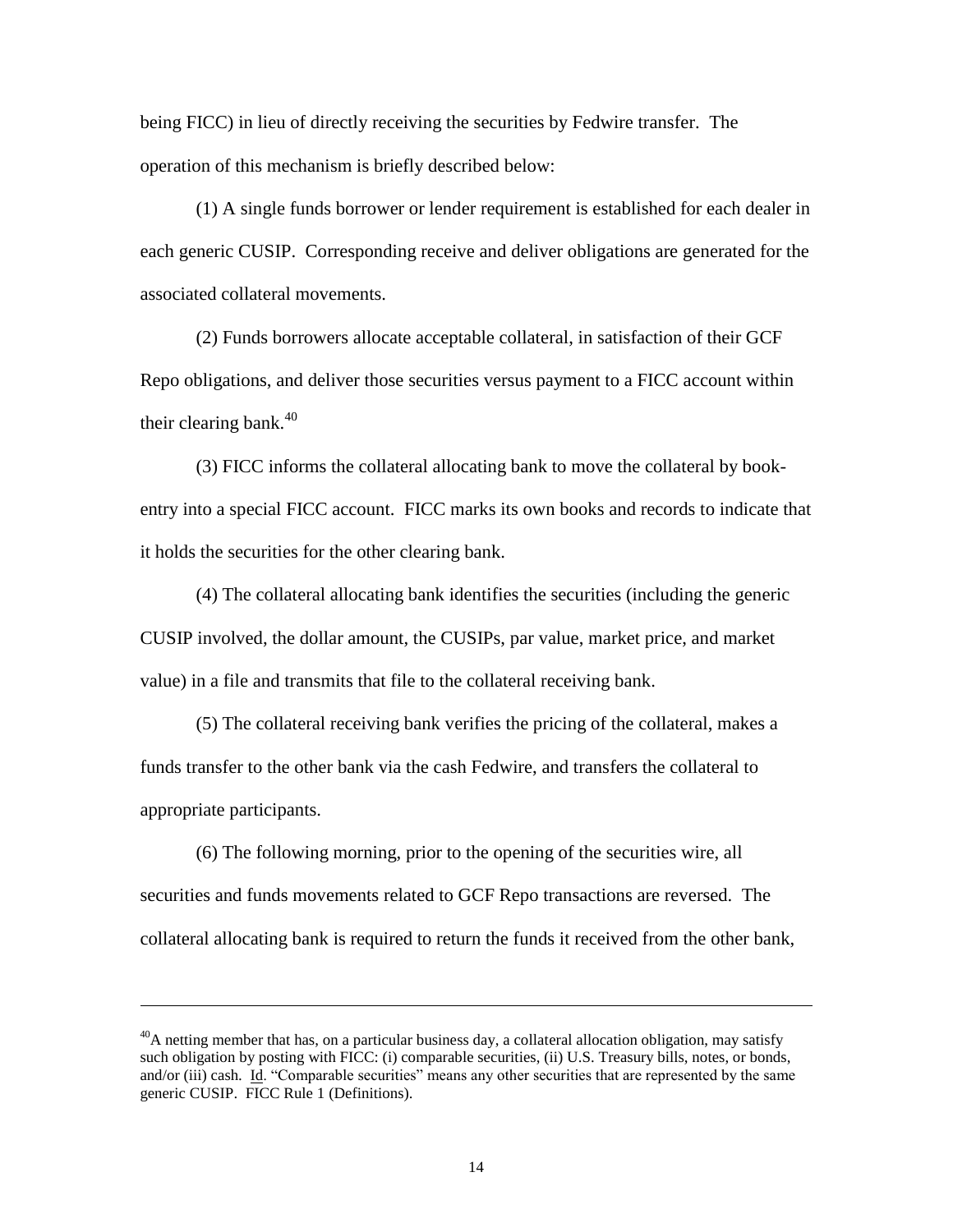at which time it returns the collateral to the participants that originally transferred the securities.<sup>41</sup>

From a legal perspective, in order to accomplish the collateral movements described above, BNY and Chase each has established a special securities clearance account on its books and records for the benefit of FICC, to facilitate all interbank collateral allocations. In addition, both banks have established sub-accounts for collateral destined for the other bank.

In turn, FICC has established on its own books and records a securities clearance account<sup>42</sup> for the benefit of each of BNY and Chase.<sup>43</sup> BNY and Chase are "entitlement" holders" having "securities entitlements" <sup>44</sup> against FICC in its capacity as a "securities" intermediary"<sup>45</sup> (as each of those terms is defined in the NYUCC) with respect to the

 $^{41}$  If a netting member is not able, due to reasons beyond its control and despite exercising best efforts, to return the securities it received on the previous day, it may return: (i) comparable securities, (ii) U.S. Treasury bills, notes, or bonds, and/or (iii) cash. FICC will charge such member for any actual damages directly suffered by the other member as a result of not receiving back the same securities, and will remit any amounts so received to the other member. FICC Rule 20, Section 3.

 $42$  Each of the four accounts mentioned in the previous two sentences is a "securities account", which is defined in Section 8-501(a) of the New York Uniform Commercial Code (the "NYUCC") as "an account to which a financial asset is or may be created in accordance with an agreement under which the person maintaining the account undertakes to treat the person for whom the account is maintained as entitled to exercise the rights that comprise the financial asset".

<sup>&</sup>lt;sup>43</sup> The securities account FICC has established in the name of Chase is comprised of the securities in FICC's special clearance account maintained by BNY, and the securities account it has established in the name of BNY is comprised of the securities in FICC's special clearance account maintained by Chase. FICC has appointed Chase as its agent to maintain FICC's books and records with respect to the BNY securities account, and FICC has appointed BNY as its agent to maintain FICC's books and records with respect to the Chase securities account.

 $44$  A "securities entitlement" is not a claim to a specific identifiable thing; rather, it is a package of rights and interests that a person has against its securities intermediary and the property held by the intermediary. Official Comment 2 to NYUCC Section 8-503.

<sup>&</sup>lt;sup>45</sup> FICC is registered with the SEC as a clearing agency under the Section 17A of the Securities Exchange Act of 1934. As such, it is a "clearing corporation" under Section  $8-102(a)(5)(i)$  of the NYUCC and a "securities intermediary" under Section 8-102(a)(14)(i) of the NYUCC. A "securities intermediary" is "the term used for those who hold securities for others in the indirect holding system". Sandra Rocks  $\&$ Penelope Christophorou, Memorandum Regarding the 1994 Uniform Version of Article 8 of the Uniform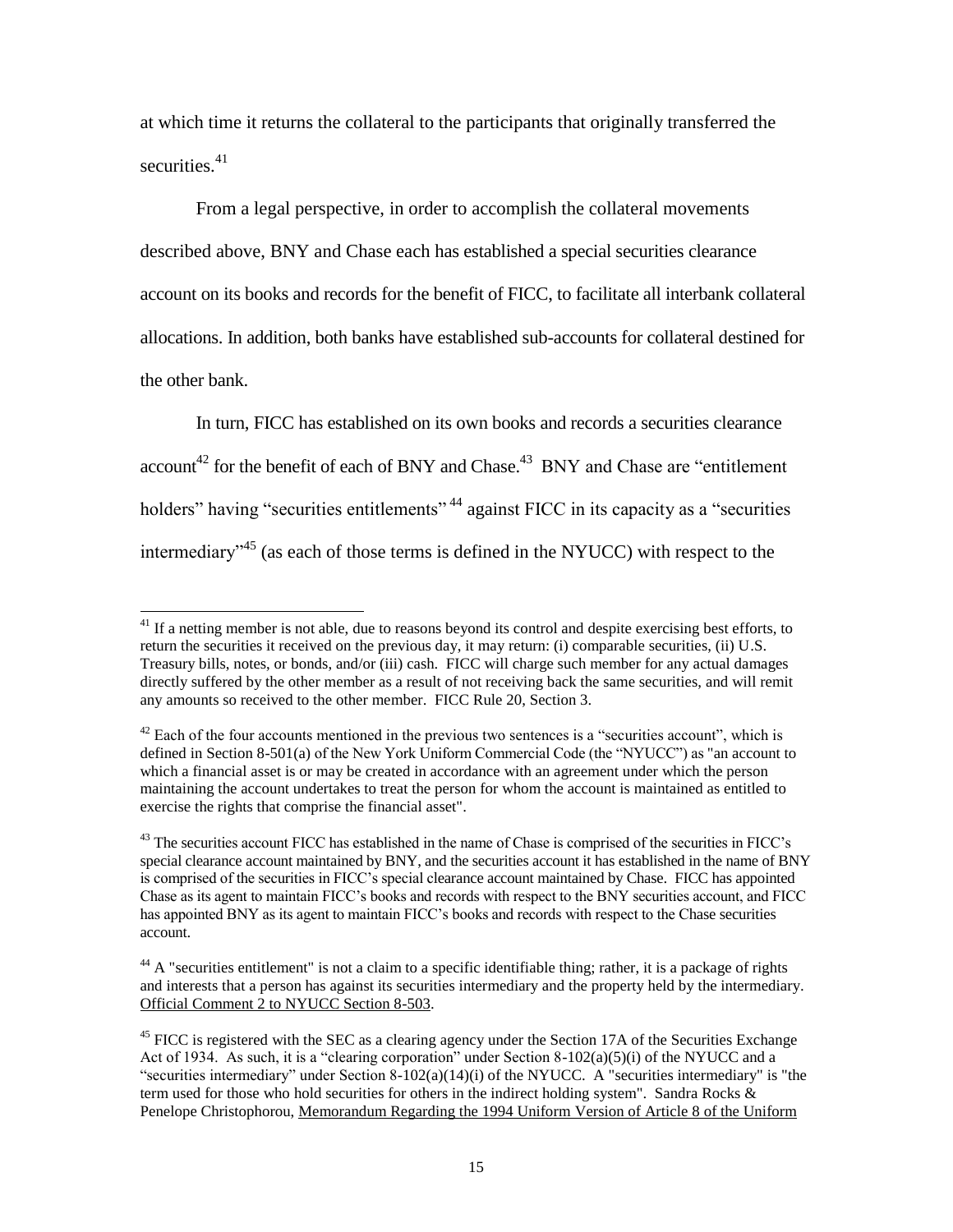securities that are credited by FICC to the FICC account for BNY and for Chase, respectively.<sup>46</sup> (Similarly, FICC is an entitlement holder having securities entitlements against BNY and Chase in each of their capacities as securities intermediary with respect to the securities that are credited by BNY to the BNY account for FICC and the Chase account for FICC, respectively.) Each bank thus has the comfort of relying on FICC as its securities intermediary.<sup>47</sup>

The establishment of these securities accounts by FICC in the name of the clearing banks enables the bank that is in the net long securities position to "receive" securities after the close of the securities Fedwire. Once it has "received" the securities, it credits them by book-entry to a FICC account and then to the dealers that clear at that bank that are net long securities in connection with GCF repo trades. From an operational and legal standpoint, the use of these accounts is transparent to participating members. Members' rights to collateral associated with GCF Repo activity remains the same regardless of where the securities are housed.

l

Commercial Code and the Federal Book-Entry Regulations, (The American Law Institute). As a securities intermediary, FICC may create a "security entitlement" (NYUCC Section 8-102(a)(17)) for the benefit of each bank by creating a "securities account" (NYUCC Section 8-501(a)) for each. (BNY and Chase, themselves securities intermediaries, are permitted by the UCC to hold through other securities intermediaries.)

<sup>&</sup>lt;sup>46</sup> FICC has obtained a "no-action" letter from the SEC stating that, in a situation where a registered investment company subject to the Investment Company Act of 1940 enters into a GCF Repo transaction, FICC may be deemed to act as a "securities depository", as defined in SEC Rule 17f-4 under the Act, with respect to the underlying collateral. See Response of the Office of Chief Counsel of the Division of Investment Management (Ref. No. 0000095, Government Securities Clearing Corporation, File No. 132-3, October 19, 2001).

 $47$  FICC, as a securities intermediary, has a duty to maintain securities for the benefit of its entitlement holders, which are BNY and Chase, including maintaining sufficient financial assets to cover all entitlements created. See NYUCC Section 8-504(a). NYUCC Section 8-505 charges the securities intermediary with the duty of passing through to the entitlement holders the economic benefits of ownership of the financial asset. NYUCC Section 8-503 provides that financial assets held by the intermediary for the entitlement holders are not the property of the securities intermediary and are not subject to claims of the intermediary's general creditors.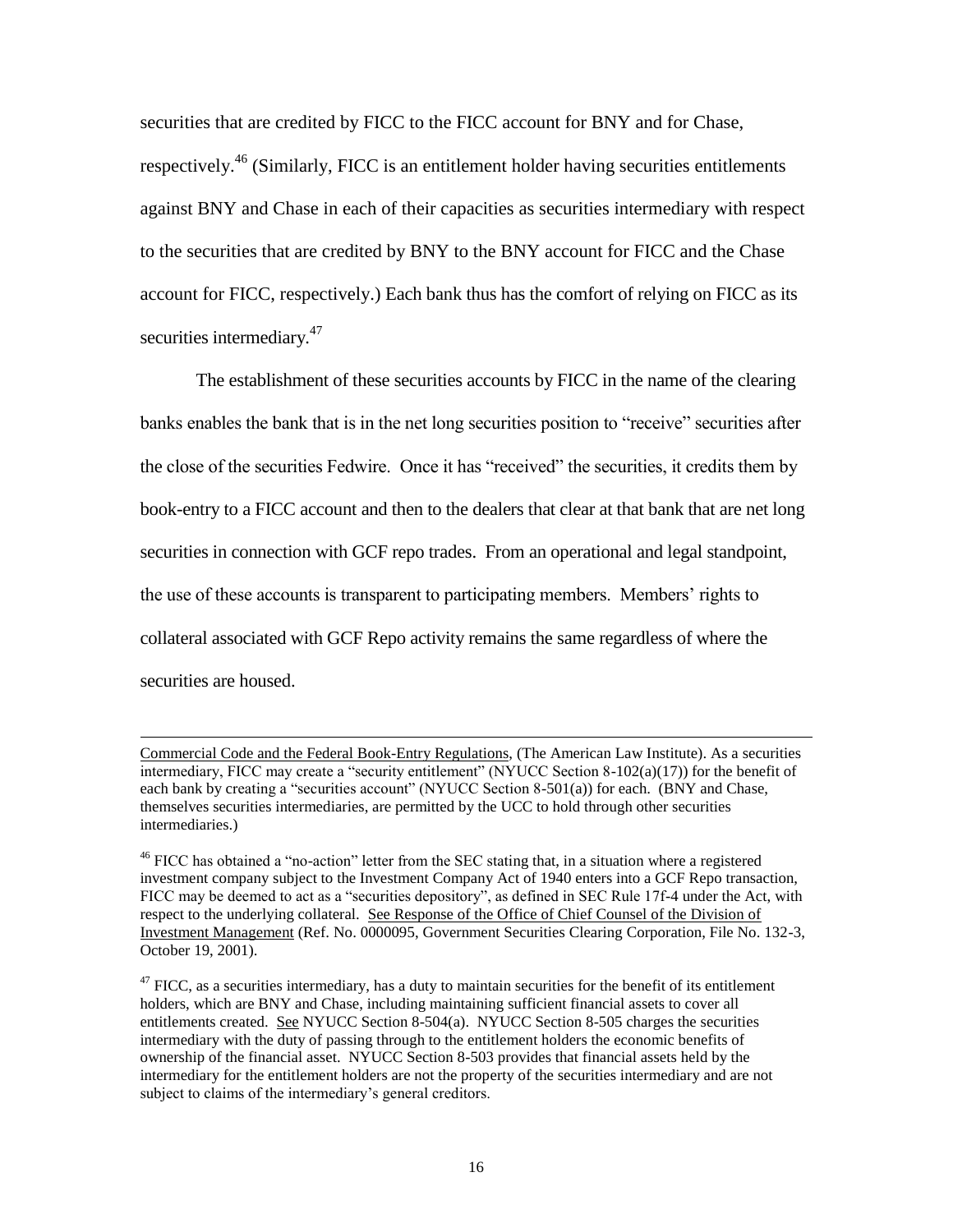As an example of how this tri-party-like settlement mechanism works, assume that, at the end of a particular business day, when FICC has established the net GCF Repo settlement position and collateral allocation obligation or entitlement for each participating dealer with respect to each generic CUSIP number, the clearance customers of Chase are in an aggregate net funds "borrower" position (or aggregate net short securities position - meaning that they owe securities) and the customers of BNY are in an aggregate net funds "lender" position (or aggregate net long securities position -- meaning that they are owed securities). FICC will instruct Chase to allocate to the special FICC clearance account at Chase securities with a value equal to the net short securities position. Chase will transmit to BNY a description of the securities in the BNY securities account. Based on this transmission, BNY will transfer funds via the cash Fedwire equal to the aggregate net funds borrowed position to a demand deposit account in the name of FICC that is maintained by Chase. Upon receipt of the funds by Chase, Chase will release any liens it may have on the special FICC clearance account, and FICC will release any liens it may have on the BNY securities account (both these accounts being comprised of the same securities). BNY will credit the securities in the BNY securities account to FICC's regular GCF Repo clearance account at BNY, and BNY will further credit these securities to dealers participating in the GCF Repo service that clear at BNY and that are in a net long securities position. Thus, FICC, Chase and BNY will have accomplished an after-hours movement of securities between clearing banks and will enable dealers that clear at both banks to trade GCF Repos with each other.

\*